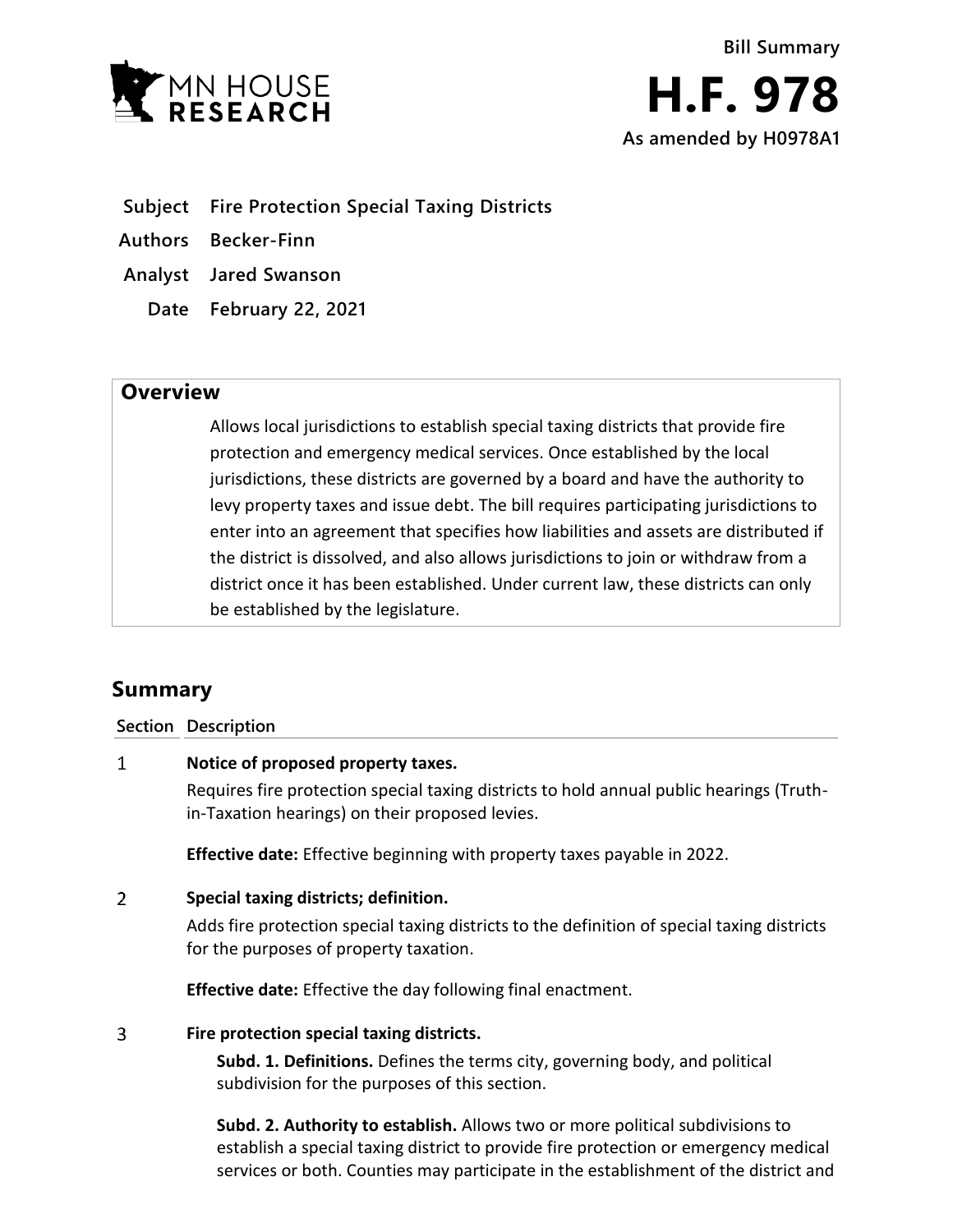### **Section Description**

designate unorganized territory for inclusion in the district. Before establishing the district, participating jurisdictions must enter into an agreement that specifies how any liabilities, other than debt, and assets of the district will be distributed if the district is dissolved.

**Subd. 3. Board.** Requires that the district be governed initially by a board made up of representatives of each participating jurisdiction. Each representative must be an elected member of the governing body they represent.

**Subd. 4. Property tax levy.** Allows the board to levy a property tax on property within the district. The board also has the option to establish an alternative method for apportioning the levy among political subdivisions within the district. These alternative methods include using a formula, population, number of service calls, cost of providing service, market value of improvements, or other measure or measures, as long as the method is approved by the governing body of each political subdivision in the district.

**Subd. 5. Use of levy proceeds.** Requires property taxes levied by the district to be used to provide fire protection or emergency services as well as to pay debt issued by the district.

**Subd. 6. Debt.** Permits fire protection special taxing districts to incur debt under the statute that governs municipal bonding. This includes a referendum requirement. The districts can also issue certificates of indebtedness or capital notes to purchase capital equipment.

**Subd. 7. Powers.** Grants fire protection special taxing districts the same powers and authorities granted to participating political subdivisions that are necessary to support the services the district provides, including the authority to participate in state programs and to enforce state laws related to fire protection or emergency services.

**Subd. 8. Additions and withdrawals.** Allows additional political subdivisions to be added to an established district and allows political subdivisions to withdraw from an established district. A political subdivision that wishes to withdraw from the district must notify the district at least two years in advance. The withdrawing political subdivision must continue to pay its share of any debt issued while the subdivision was part of the district and is subject to this debt levy until that outstanding debt has been paid off.

**Subd. 9. Dissolution.** Authorizes the dissolution of a fire protection special taxing district by majority vote of the board. Upon dissolution, the assets and liabilities